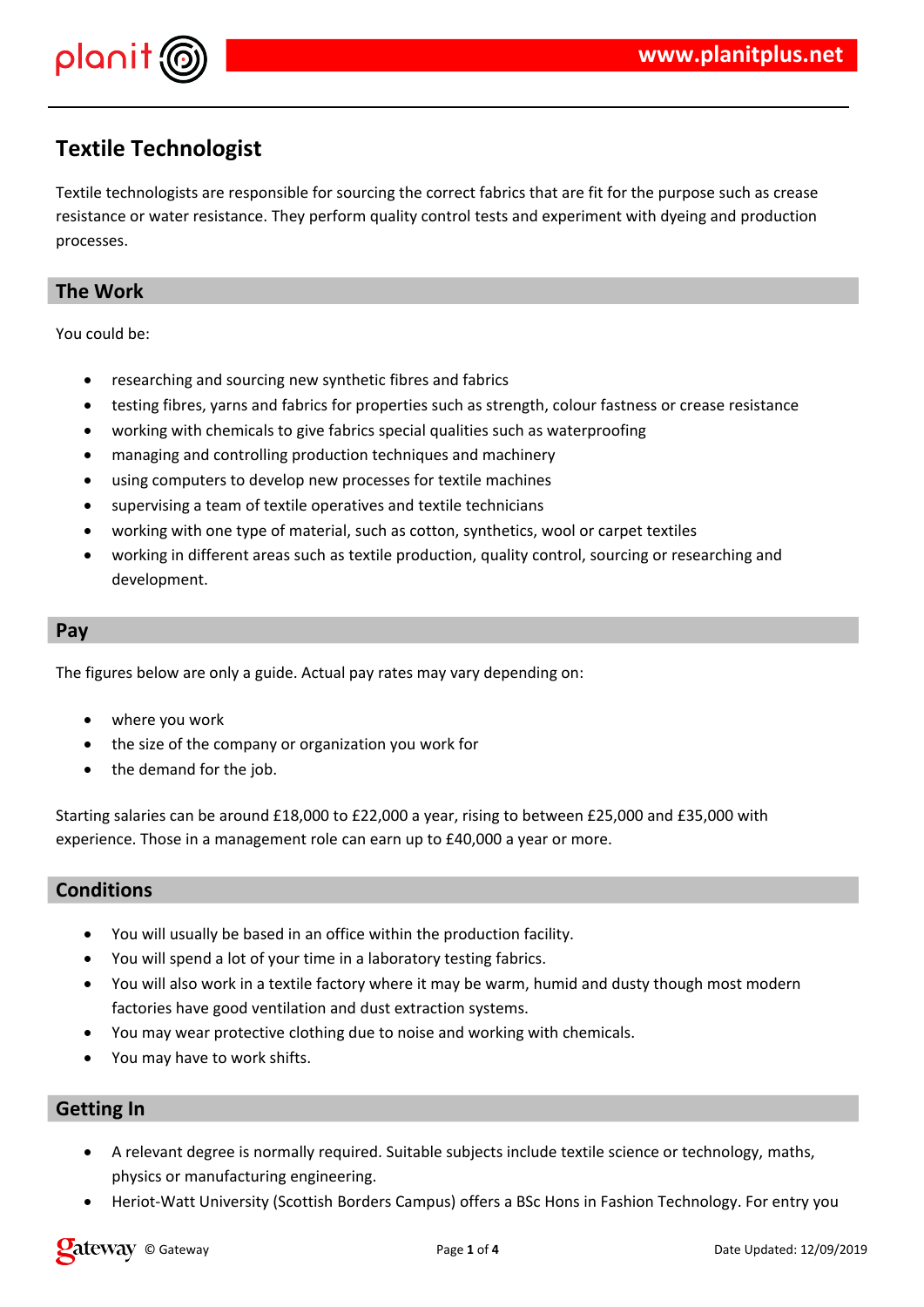

require 4 Highers at ABBB including English plus National 5 Maths.

- Glasgow Clyde College offers an HND in Fashion Technology. For entry you require 2 Highers; or a relevant NQ or relevant experience.
- If you have a Higher National Certificate (HNC) or Higher National Diploma (HND) in manufacturing engineering or similar, you may be able to start as a textile technician and move on to textile technologist after further training and experience.
- You may be able to get in by doing a Modern Apprenticeship Fashion and Textiles Heritage at SCQF Level 5 or 6/7.

### **What Does It Take**

You need to have:

- excellent communication and organisation skills
- good IT skills
- a creative, methodical and accurate approach to work
- a knowledge of production processes and textile fabrics
- an excellent eye for detail.

You need to be able to:

- lead a team of workers
- solve problems and come up with new ideas
- take responsibility
- prioritise your workload.

### **Training**

- Initial training would be on the job with new technologists learning from their more experienced colleagues.
- If you are training on a Modern Apprenticeship you would do on the job training and study block or day release classes at college.
- You might then take the professional qualifications of the Textile Institute (TI). There are three levels: Associateship (CText ATI), Licentiateship (CText LTI) and Fellowship (CText FTI).

### **Getting On**

- After gaining experience you may go into technical management, production and quality control.
- Large companies may offer management training schemes for textile technologists.
- You could perhaps move into general management, research and development, or technical sales and marketing.
- You could work on a self-employed basis, providing consultations to different companies.
- You may find work in the UK or abroad with textile manufacturing companies and research organisations.

#### **More Information**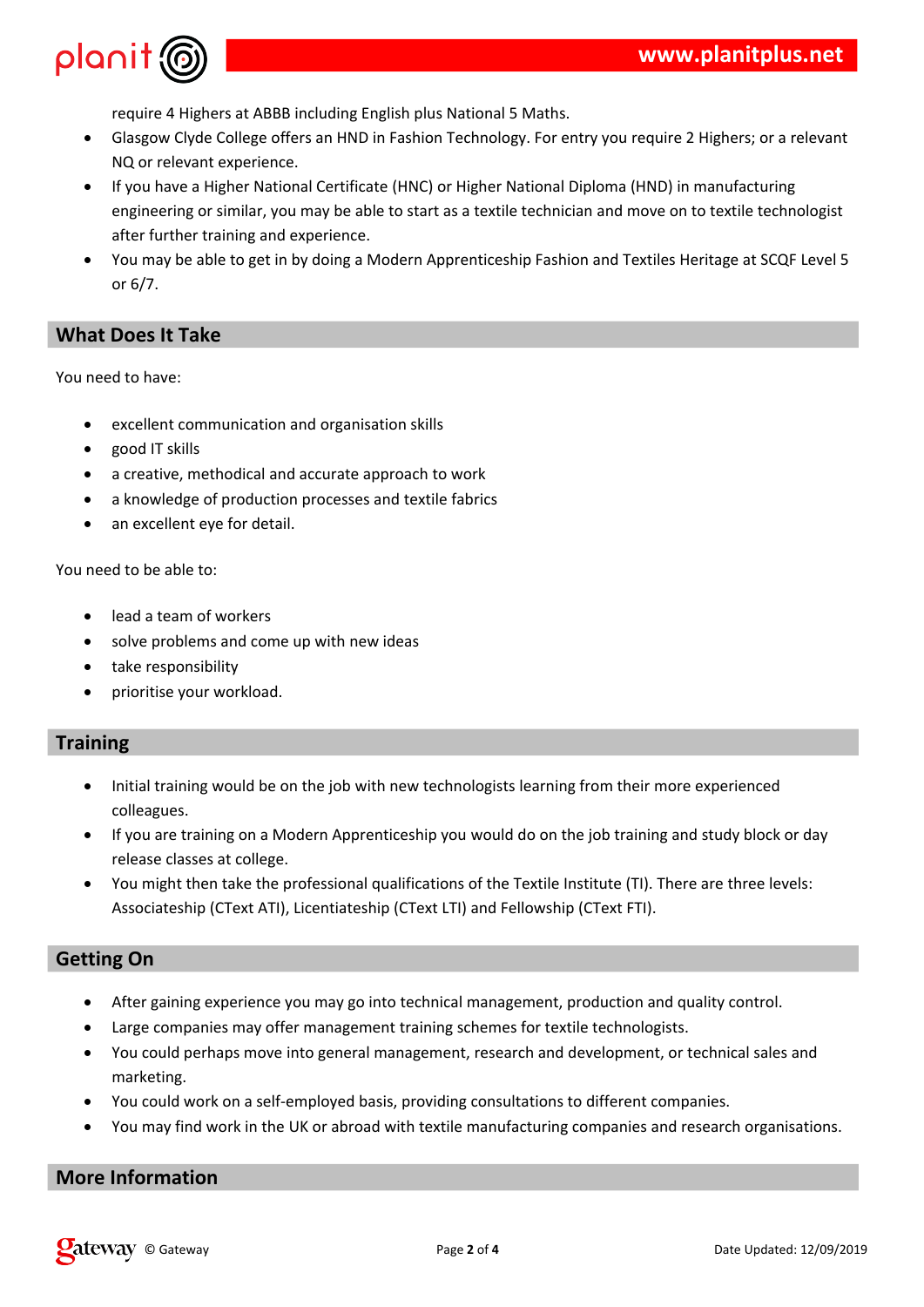

Starting in September 2019, the UK Fashion and Textile Association (UKFT) is reviewing the qualifications in Scotland.

These include:

- the National Occupational Standards for: Footwear, Leathergoods and Leather Protection; and Manufacturing Textile Products/Manufacturing Sewn Products, and
- the Modern Apprenticeship in Fashion and Textiles Heritage, including the addition of a new pathway Bespoke Cutting and Tailoring.

### **Contacts**

#### **Textile Institute**

Tel: 0161 237 1188 Email: tiihq@textileinst.org.uk Website: www.textileinstitute.org Twitter: @textileinst Facebook: www.facebook.com/TheTextileInst

**Textiles Scotland** Website: www.textilescotland.com Twitter: @textilescotland Facebook: www.facebook.com/textilescotland

#### **UK Fashion and Textile Association (UKFT)**

Tel: 020 7843 9460 Email: info@ukft.org Website: www.ukft.org Facebook: www.facebook.com/UKfashionandtextile